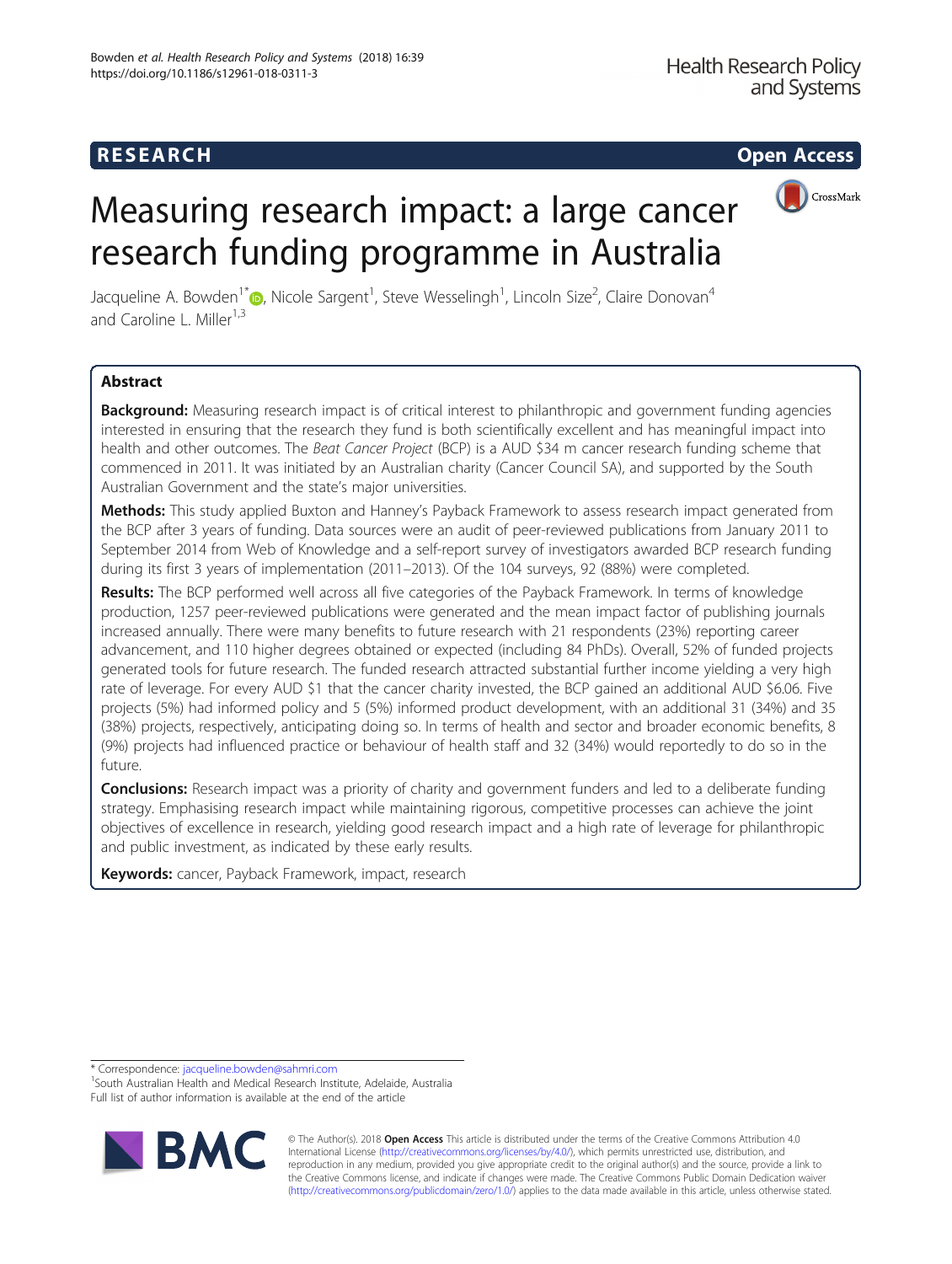### Background

Cancer death rates have continued to fall in Australia since the 1980s, with incidence rates also decreasing. During this time, survival rates have improved substantially and some of these gains can be attributed to improvements in detection and developments in treatment through research and new technologies [\[1](#page-6-0)]. According to WHO, people living in Australia generally have better cancer survival than those living in other countries and regions [\[2](#page-6-0)]. However, there is much work yet to be done, with more cancer cases being diagnosed each year in Australia [[1\]](#page-6-0).

Translational research has been an important contributor to reduced cancer incidence and increased survival. However, the process of translating research into policy and practice is often convoluted and slow. It is commonly stated that it takes an average of 17 years for research evidence to be translated into clinical practice [[3](#page-6-0)–[5\]](#page-6-0). With growing competition for the fundraising dollar, charities are under increasing pressure to demonstrate and report the impact of their work to the community, and governments are seeking to allocate scarce resources effectively. As a result, researchers are increasingly being asked to demonstrate the impact of their research in terms of improved treatments and health gains to inform funding decisions [[6](#page-6-0)].

Measuring the impact of research is an important area, and one that is relatively underdeveloped. In 2001, Smith noted, "The main aim of health research is to improve the health of people. Yet the performance of researchers tends to be measured by the scientific quality of their re-search rather than by its impact on health" [\[7](#page-6-0)]. Academic research metrics are focussed on peer-review publications, journal quality and prestige, journal impact factors, and article citations. While these measures are important, particularly to measuring impact within the scientific community, they do not measure impact in terms of translation into practice and policy, or return on investment and rate of leverage for charities and their donors. The need to capture, measure and monitor research impact more broadly is receiving increasing attention in Australia and internationally [[8](#page-6-0)–[10](#page-6-0)].

Cancer Council SA is one of the largest cancer research funding bodies in South Australia. Researchers go through rigorous, competitive processes to obtain funding, which ensures that the research funded is of the highest quality. Like many philanthropic agencies, Cancer Council SA became increasingly interested in being able to capture and demonstrate to the community the impact of the research that it was funding in terms of cancer control. Within this context, they initiated a review of the impact of the research they fund.

Cancer Council SA's Beat Cancer Project (BCP) is an AUD \$34 m, 10-year competitive funding scheme for cancer research in South Australia, funding over 100 cancer research initiatives in its first 3 years. Cancer Council initiated the BCP with an AUD \$10 m investment, matched by the South Australian Government (via the Department for Health and Ageing) over 5 years. Cancer Council then added a further AUD \$7 m for the next 5 years, which was matched by the South Australian Government. BCP is underpinned by a strategic cancer research partnership with the South Australian Health and Medical Research Institute and the state's three major universities (University of Adelaide, Flinders University and the University of South Australia). These universities provide additional matched funding (along with other organisations) for the majority of schemes within the competitively awarded research.

A widely accepted framework for evaluating the impact of research is the Payback Framework [[11](#page-6-0)–[16](#page-6-0)], developed by Buxton and Hanney (Brunel University London, United Kingdom) to examine the impact or 'payback' of health services research [[17](#page-6-0)]. The Payback Framework consists of two elements – a logic model of the research processes and the five categories of 'paybacks' or impact that may be gained from research [\[17](#page-6-0)], namely (1) knowledge production; (2) benefits to future research and research use; (3) benefits to informing policy and product development; (4) health and sector benefits; and (5) broader economic benefits. In Australia, Donovan et al. [\[16](#page-6-0)] used the Framework to evaluate the payback profiles of the National Breast Cancer Foundation's funded research over a 17-year period. The study found that 46% of survey respondents reported career progression, and 185 higher degrees were either obtained or expected, including 121 PhDs. Overall, 66% produced tools that built capacity across the research system and research teams leveraged \$1.40 in funding for every \$1 invested [\[16](#page-6-0)]. The Payback Framework has been used in other fields of research, including cardiovascular research [[6](#page-6-0)], arthritis research [[11](#page-6-0)] and asthma research [\[15](#page-6-0)]. However, the Payback Framework has not yet been applied in a general cancer setting.

This study aims to assess the impact of a cancer research funding programme, expanding beyond traditional research metrics. This review applied the Payback Framework to the BCP, which at the time of this review, was in its third year. This is the first in-depth study of the impact of a general cancer research programme using the Payback Framework.

#### Methods

#### Records held by Cancer Council SA's BCP

Administrative records were obtained for funded research, including amounts of grant funding awarded. BCP grants during 2011–2013 included infrastructure grants to support clinical trials (ongoing); data linkage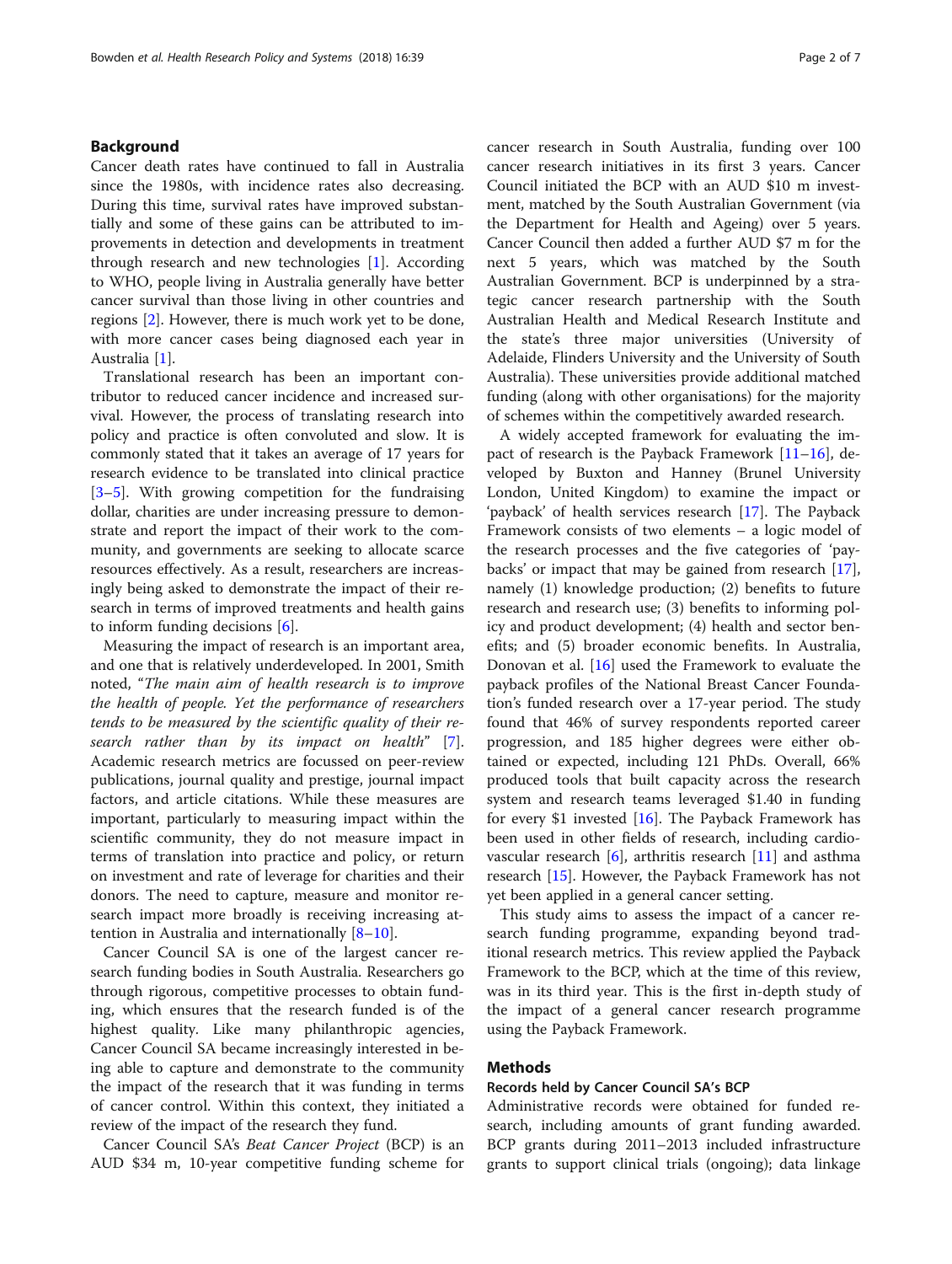(ongoing); data collection systems and equipment (oneoff grants); research project grants (duration 1 year); blue sky funding (1 year); partnership grants (3 years); hospital research packages (up to 5 years) and workforce funding, including research chairs/leaders (5 years); principal research fellowships (4 years); fellowships (3 years); PhD top-up scholarships (one-off grants); and travel grants (one-off grants). The distribution of funding during the study period (2011–2013) was 58.9% for biomedical research, 21.6% for population/health services research and 19.5% for clinical research and across the cancer spectrum.

#### Publications audit

To assess knowledge production, a separate audit was undertaken of all peer-reviewed papers published within the period of January 1, 2011, and September 5, 2014, by chief investigators using Web of Knowledge. The audit was undertaken separately to the survey of chief investigators to reduce respondent burden and to reduce the potential negative impact on response rates. The journals published in most frequently were tabulated to construct a list of the top 20.

#### Survey of chief investigators

A survey tool was developed using the key concepts from the Payback Framework and its five categories of impact. The survey was also consistent with the National Breast Cancer Foundation (NBCF) survey (14). A full list of questions is included in Additional file [1.](#page-6-0)

The survey was emailed to 104 BCP recipients in June 2014 (six recipients had multiple funding on similar projects so they were asked to complete one survey only). The response rate for the surveys was 88% (92/104). Data were analysed using SPSS version 22.

#### Results

#### Knowledge production **Publications**

In total, 1257 peer-reviewed publications were generated by BCP recipients over the 3-year period, yielding an average of 11.3 per grant awarded. The impact factor for the journals in which BCP researchers published most frequently increased annually, from 3.84 in 2011 to 6.74 in 2013, indicating that, over time, work is being published in higher impact journals. The overall impact factor for the journals in which BCP recipients most commonly published in over the period was 6.40. Table 1 presents the 20 peer-reviewed journals most commonly published in for the study duration. Table [2](#page-3-0) outlines the most commonly cited article for the three funding categories (biomedical, clinical and population health/services).

|                         | <b>Table 1</b> Top 20 peer-reviewed journals most commonly pub- |  |  |
|-------------------------|-----------------------------------------------------------------|--|--|
| lished in for 2011–2013 |                                                                 |  |  |

| Journal                                       | Number of    | Impact factor           |  |  |
|-----------------------------------------------|--------------|-------------------------|--|--|
|                                               | publications | (Web of Knowledge 2012) |  |  |
| <b>Blood</b>                                  | 60           | 9.78                    |  |  |
| Journal of Clinical Oncology                  | 48           | 18.04                   |  |  |
| Asia Pacific Journal<br>of Clinical Oncology  | 47           | 0.91                    |  |  |
| PLoS One                                      | 18           | 3.73                    |  |  |
| Leukemia                                      | 17           | 10.16                   |  |  |
| Medical Journal of Australia                  | 15           | 2.85                    |  |  |
| Supportive Cancer Care                        | 14           | 3.09                    |  |  |
| Gastroenterology                              | 12           | 12.82                   |  |  |
| Journal of Gastroenterology<br>and Hepatology | 12           | 3.33                    |  |  |
| Cell Death and Differentiation                | 11           | 8.24                    |  |  |
| Oncogene                                      | 11           | 7.36                    |  |  |
| ANZ Journal of Surgery                        | 10           | 1.50                    |  |  |
| International Journal of Cancer               | 10           | 6.20                    |  |  |
| Oncotarget                                    | 10           | 6.64                    |  |  |
| Haematologica                                 | 9            | 5.94                    |  |  |
| Cancer Biology and Therapy                    | 9            | 3.29                    |  |  |
| British Journal of Haematology                | 8            | 4.94                    |  |  |
| Journal of Clinical Investigation             | 8            | 12.81                   |  |  |
| British Journal of Cancer                     | 8            | 5.08                    |  |  |
| Asian Pacific Journal<br>of Cancer Prevention | 8            | 1.27                    |  |  |
| Average Total                                 | N/A          | 6.40                    |  |  |

#### Dissemination

BCP recipients disseminated knowledge produced outside of peer-reviewed publications. Aside from publication, the most popular methods of dissemination were oral presentations, posters, conferences and workshops for academics ( $n = 590$ ), overall representing 6.4 presentations/posters per survey grant respondent. This was followed by general public presentations ( $n = 75$ ; 0.82 per grant), newspaper articles ( $n = 36$ ; 0.39 per grant), radio interviews ( $n = 29$ ; 0.32 per grant) and television interviews ( $n = 19$ ; 0.21) per grant.

# Benefits to future research and research use Research training and career development

Funded researchers reported that 110 higher degrees (1.2 per grant) were awarded or expected in the next 5 years, including 84 PhDs as a direct consequence of BCP funding. In addition, 21 (22.8%) reported that participation in the research led to career advancement for members of the funded research team (e.g. an advancement from Senior Lecturer to Professor).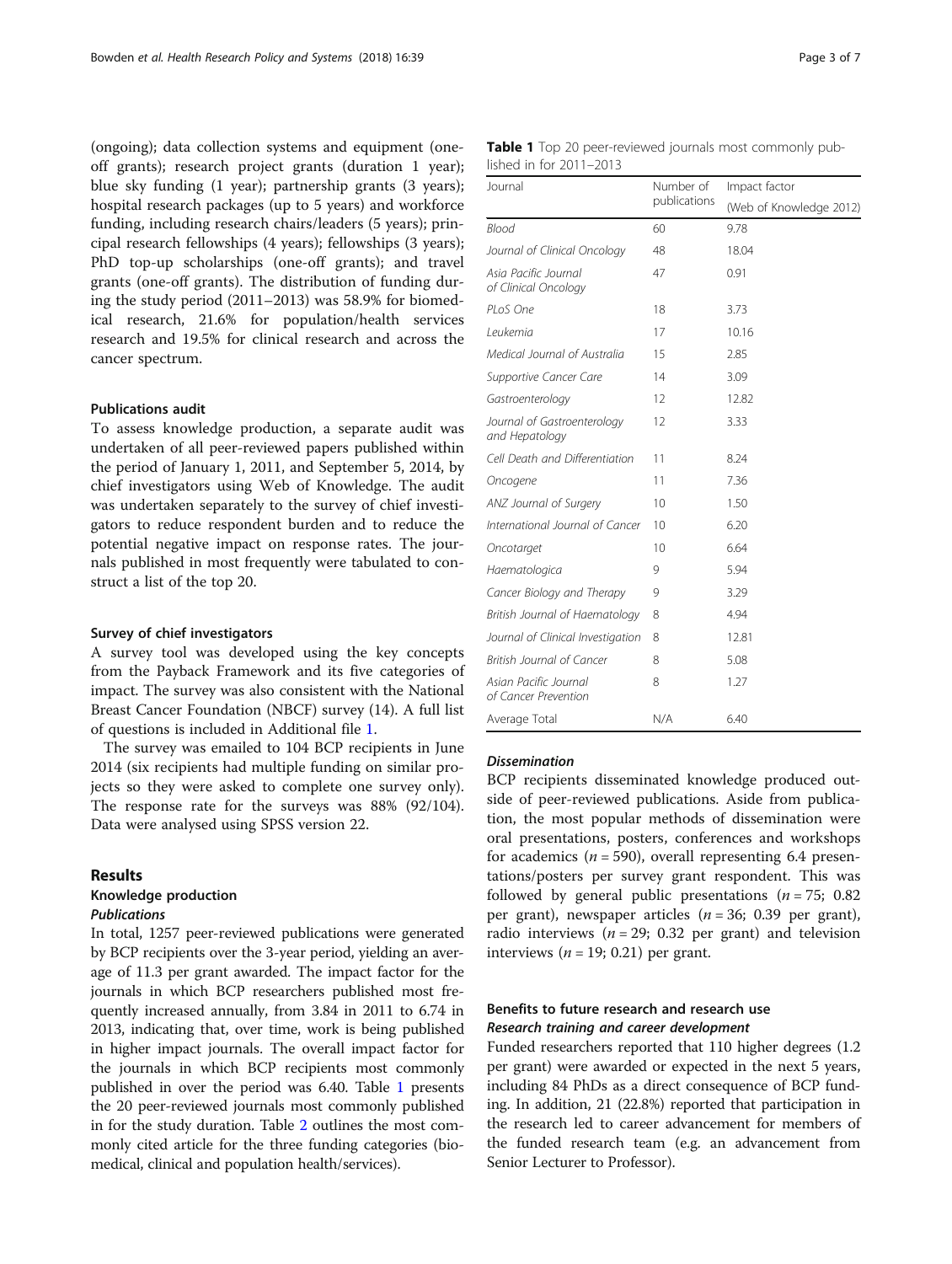<span id="page-3-0"></span>Table 2 Most commonly cited article for the three funding categories

| Research category | Paper                                                                                                                                                                                                                                | Citations (Google<br>scholar 2013) |
|-------------------|--------------------------------------------------------------------------------------------------------------------------------------------------------------------------------------------------------------------------------------|------------------------------------|
| Clinical          | Falchook G, Long G, Kurzrock R, Kim K, Arkenau T, Brown M, et al. Dabrafenib in patients with<br>melanoma, untreated brain metastases, and other solid tumours: a phase 1 dose-escalation trial.<br>Lancet. 2012;379(9829):1893-901. | 136                                |
| Biomedical        | Chau N, Mackenzie P, Miners J. The contribution of human udp-glucuronosyltransferase enzymes to the 129<br>glucosidation of mycophenolic acid. Drug Metab Rev. 2014;45:S1.                                                           |                                    |
|                   | Population/health services Hutchinson A, Wilson C. Improving nutrition and physical activity in the workplace: a meta-analysis of<br>intervention studies. Health Promot Int. 2012;27:2.                                             | 14                                 |

#### Capacity-building

BCP recipients reported that 48 funded projects (52.2%) had generated tools (including improved websites, questionnaires and registries to procedures, methods and markers for early detection) for future research as a result of the funded research that would help to build capacity across the research system.

# Attracting further income and generating further research Further income

The BCP's investment of AUD \$10.4 m during the study period yielded further funding to the amount of AUD \$26.3 m (AUD \$12.5 m in matched funding from universities and an additional AUD \$13.8 m in further research funding from other sources, e.g. NHMRC). Thus, for every AUD \$1 invested by the BCP (\$0.50 by SA Health and \$0.50 by Cancer Council SA), research teams gained an additional \$2.53. Or in other funding leverage terms, for the AUD \$5.2 m invested by Cancer Council SA, a further AUD \$31.5 m was achieved in funding from other sources (SA Health, Universities, NHMRC, etc.), meaning that, for every Australian dollar invested by Cancer Council SA on behalf of their donors, the BCP gained an additional AUD \$6.06.

#### Further research

Overall, 38 (41.3%) of BCP investigators reported that their funded research findings, methodology or theoretical developments generated subsequent research. In addition, 16 investigators reported that their research contributed to research conducted by others.

# Benefits from informing policy and product development Policy development

Impact into policy and practice had already occurred in some instances, despite the short 3-year time frame, but was most frequently intended for the future. The survey found that five BCP recipients reported that their results had been used in policy and decisionmaking and a further 31 (34%) reported that they plan to do so in the future, but that the timeframe since BCP funding has been insufficient to have done so yet. Actual use ranged from impact on refined treatment guidelines for colorectal cancer, high-risk patients, liver transplant and liver resection patients, the management of women with early breast cancer (including stratification of women according to their risk of subsequent breast cancer), physical activity for cancer survivors, to promoting case conferencing for palliative care, increasing expenditure on anti-smoking mass media, and

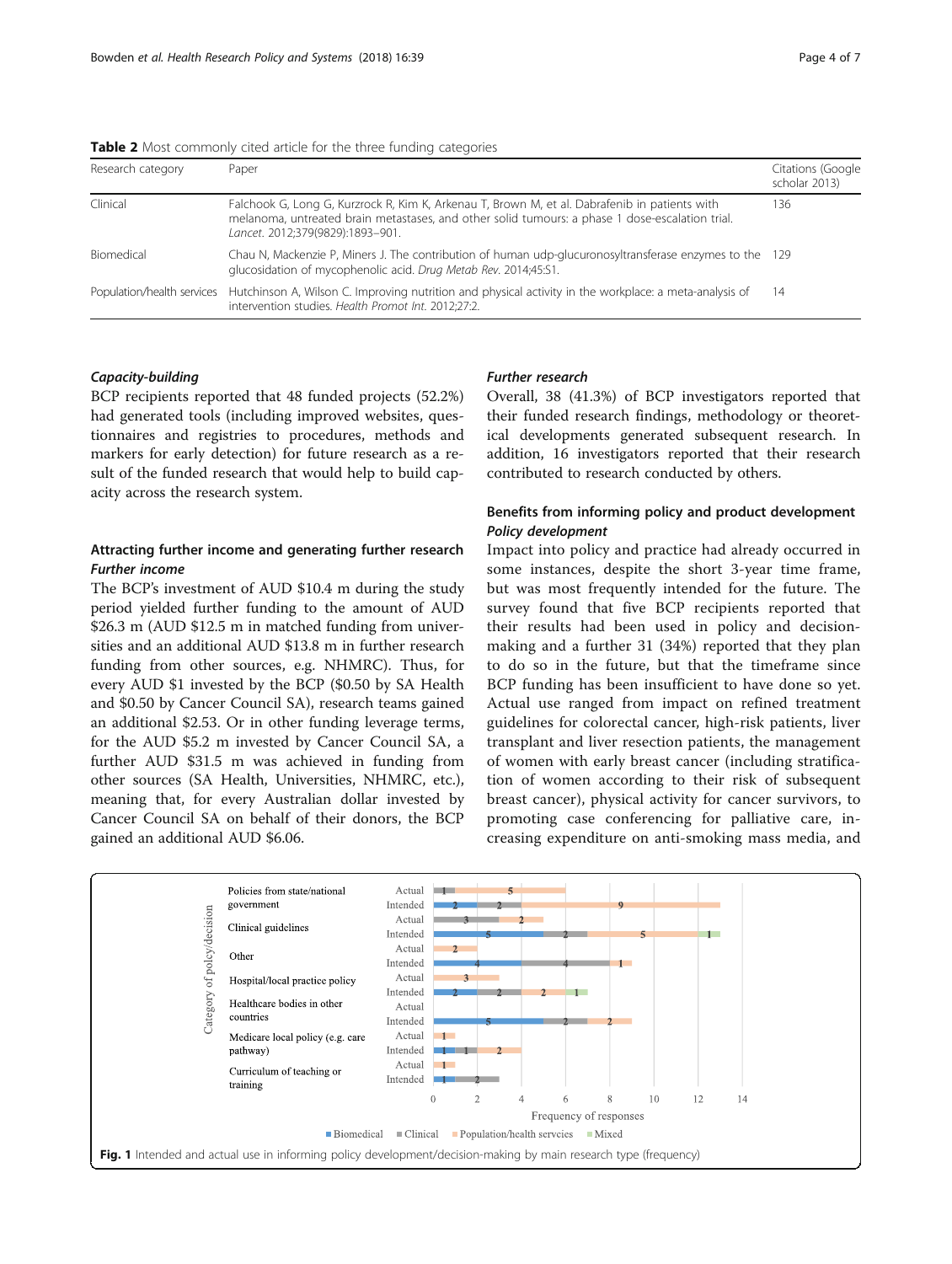

informing position statements for the non-government sector. Expected use ranged from use in state and national policy in tobacco control and obesity, to guidance on improvements for the health of Aboriginal and Torres Strait Islander communities, and clinical management of women with screen-detected breast lesions. Population health/health services researchers listed 35 ways of expected/actual use, whereas biomedical researchers listed 20 and clinical researchers listed 19. There were differences in the levels at which policies were, or were likely to be, influenced by research type (Fig. [1](#page-3-0)). The impact (or intended impact) of population and health services research was most often in government policies and hospital/local practice and policy. Biomedical research was reported as being most likely to impact clinical guidelines and healthcare bodies in other countries. Clinical research was reported to be most likely to impact clinical guidelines, and curriculum or training.

In total, 58% of projects reported that they had interaction with end-users of their research, namely policymakers, practitioners and/or consumers, either before (39.1%), during (43.5%) or after project completion (34.8%). Further analysis revealed that a higher proportion of population/health services (71%) and clinical researchers (67%) had engagement than biomedical researchers (54%).

#### Product development

Five (5%) BCP recipients reported that they had used their results to inform product development (including pharmaceuticals, diagnostic tests, medical devices, etc.) and a further 35 (38%) expected their research to do so in the future.

#### Health gains and broader economic benefits

Survey results found that 8 (9%) BCP recipients reported influencing practice or behaviour of health service staff, patients and the public, and a further 32 (35%) reported that their projects would do so in the future. Actual and expected benefits ranged from decreasing the sideeffects of cancer treatments to prevention and early detection. The majority of participants reported that they had increased, or expected to do so, the length or quality of life for people with cancer (57%). There were differences in the levels at which policies were, or were likely to be, influenced by research type (Fig. 2).

#### **Discussion**

With more cancer cases being diagnosed each year in Australia, there is a responsibility to ensure that the research conducted is of high impact. This study is the first of its kind attempting to capture research impact in a general cancer research setting. The NBCF study used a similar methodology for their research investment, and therefore some basic comparisons can be made. However, it is important to note that Cancer Council SA's BCP had only been funded for 3 years at the time of the survey, compared with the NBCF study that evaluated funding over a 17-year period. The high response rate for this survey means that the conclusions are representative of the whole BCP portfolio.

The BCP had outstanding performance in generating further research and funding, an important outcome for the funders and donors. Due to its unique and deliberate funding strategy, the BCP demonstrated a very high rate of leverage for Cancer Council SA donors, whereby, for every AUD \$1 donated, the BCP gained an additional AUD \$6.06 in research funding. In terms of return on investment, for every AUD \$1 spent by the BCP, research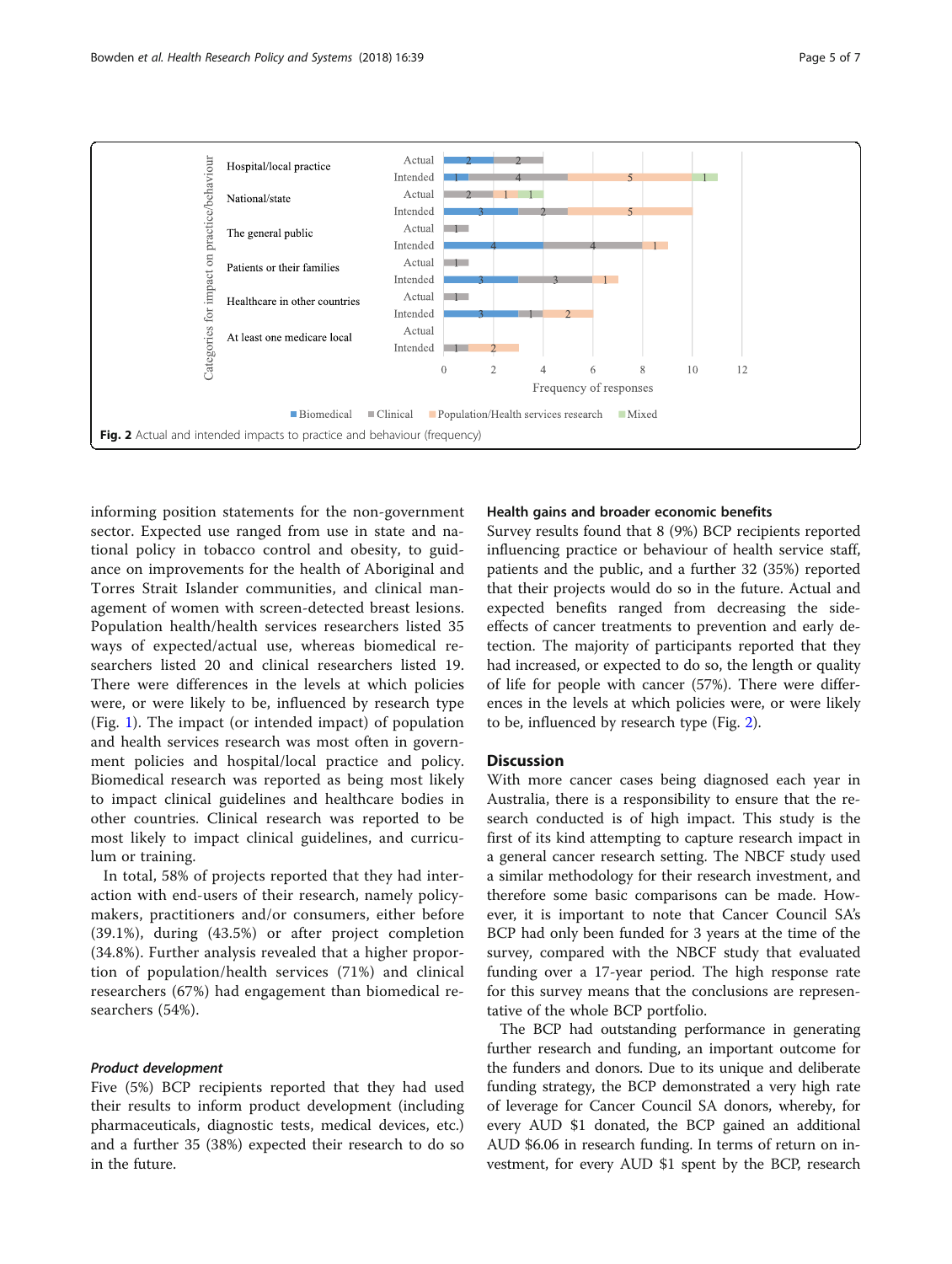teams gained an additional AUD \$2.53. This compares very favourably to the NBCF investment (which had a different strategy and may not have required universities to co-invest) where, for every AUD \$1 spent, an additional AUD \$1.40 was leveraged [\[16\]](#page-6-0). This result highlights the potential of charities working with governments and other funding bodies to achieve a high return on investment and rate of leverage for donors.

The BCP had slightly less impact than the NBCF in terms of knowledge production. Research dissemination in the form of conference presentations appeared to be slightly lower for BCP recipients (6.4 per grant) compared to the NBCF-funded research (8.0 per grant). Interviews with the media were also lower in BCP participants (0.45 per grant) compared to NBCF grant recipients (1.1 articles per grant). These results most likely reflect the longevity of the NBCF funding programme and the experience its funded researchers have with NBCF's expectations in this regard.

Overall, the two Australian cancer research funding programmes were comparable in engagement with end-users, consumers, clinicians and policy-makers (58% in BCP and 56% in NBCF), as well as in research training, with BCP resulting in 110 higher degrees obtained or expected (1.2 per grant) compared with 185 by NBCF (1.2 per grant). Career development took place in 23% of BCP team members (over a 3-year period) compared with 50% in the NBCF (over a 17-year period).

Importantly, this study found that, by purposefully funding research across the spectrum (biomedical, clinical and population/health services research), there was diversity in the impact on policy, practice and behaviour, health gain and broader economic impacts. For example, population health research was more likely to impact on government health policy, whereas clinical practice, training and curriculum were more likely to be impacted by clinical research, which is likely to yield greater outcomes for the community and people affected by cancer. The results of this study have been incorporated into a review of the scheme and its renewal for a further 5 years. The results provide further substantiation to the funders' strategy of funding across all three streams, and have led to a marginal adjustment of funding ratios. Impact evaluation will also be embedded in future surveys and another in-depth study will be undertaken in 5 years with these recipients to determine whether the intended impacts have indeed come to fruition.

#### Limitations

It is important to note that caution must be applied when interpreting the results as there has been a very short-time frame between the commencement of this project and the survey. The often cited time-lag in translation of research is 17 years [[5\]](#page-6-0); thus, with this in mind, the findings of this study should be viewed as early impact. In addition, the audit of peer-reviewed publications is merely indicative and further bibliometric analysis by funding type would be beneficial as would analysis by alternative traditional metrics such as citations (or other measures) rather than relying on impact factors. Impact factors are now widely criticised as a flawed indicator for the quality of each individual paper within that journal [\[18\]](#page-6-0). Furthermore, the methods of actual translation and impact factors for population health and health services journals are often quite different to the impact factors for clinical and biomedical journals and are therefore not directly comparable. Responses within the survey are largely self-reported, with the inherent biases that self-reporting brings. In addition, in order to increase response rates, chief investigators were asked to complete the report as a condition of funding and were advised that a failure to submit the report may render them ineligible for future funding. This is likely to have increased response rates but may also impact on responder bias. While reports of actual impact can be verified, projections of future impact are much harder to check for likelihood. The BCP has been funded for a second 5-year term and a further impact assessment is recommended, allowing more accurate assessment of actual impact as well as a comparison of projected and actual impact.

#### Conclusion

This is the first study of its kind using the Payback Framework in a general cancer research setting. Despite the short time frame, results are favourable and highlight the potential importance of setting impact evaluation in place at the commencement of funding to influence expenditure around research impact. The BCP compared well with a previous study on all categories and compared particularly well in generating further funds to build upon the research (for every \$1 spent by the BCP, a further \$2. 53 were generated by research teams). This survey highlights the potential importance of funding research in all areas (biomedical, clinical and population health/health services research) to achieve and maximise payback on all of the categories. This may serve to maximise impact of research, which is likely to translate to broader impacts for the community. Ultimately, with translational research being funded across the spectrum, there is a likelihood that more cancers will be prevented, rates for people with cancer may be increased, and the journey for those affected by cancer is likely to be improved. This study can provide a benchmark for other research in the general cancer setting and for future assessments of the BCP. The results of this study are timely in the context of increasing pressure by governments and charities to justify the impact of their funded research more broadly.